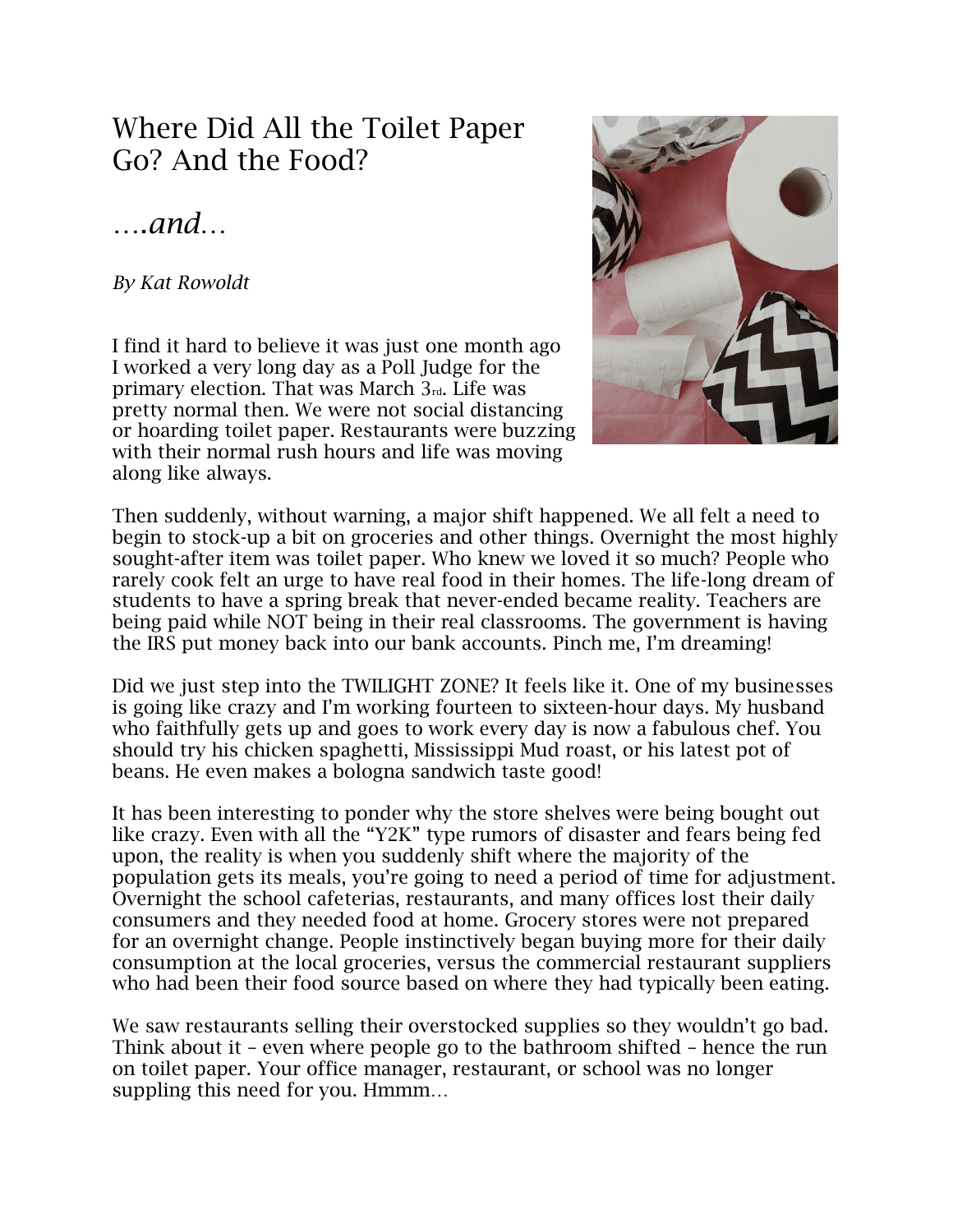So, what is really happening? If you spend any time at all on Facebook, you'll get a little taste of every conspiracy theory and then some. I too at first reacted with a bit of ruffled feathers because my Constitutional rights were being trampled. I pulled back and began to watch for days the various twists and turns so many of my friends and acquaintances were spouting off about and listening to their arguments.

It is true we do lose more people to the annual flu season than we have seen so far with COVID-19. Why such a huge shut-down was required is still a bit confusing. But then you hear of people you personally know who have family members who are personally fighting the disease. You see the numbers growing on how many people are infected and the death toll rising. Suddenly you begin to take extra precautions.

We don't have all the answers. Maybe we never will. I do know this. If America was the only country doing this shutdown, I'd be throwing a fit. We are not. The whole world has been put on PAUSE. We have never been this way before. It's weird. It's annoying. It's boring. It's challenging. It feels like time has stopped. All we know is that we will get through whatever this is.

I'm so thankful our leader is President Donald J. Trump and not Hillary Clinton at this time. I believe we are in good hands with Trump, if they would just let him lead. He's the right man for such a time as this.

Oddly, though… In this crazy secular world in which we live, God has been rising through it all. Pastors are astounded at the viewing numbers they are receiving from their livestreams, something that wasn't happening a month ago. Facebook is flooded with amazing gatherings like what happened here in San Angelo the other night (Saturday, April  $4<sub>th</sub>$ , 8pm). Three of our largest parking lots around Shannon Hospital were filled with Christians and people who came out to Praise the Lord from their cars and thank the nursing staff at the hospital who are attending to the patients with the Coronavirus.

Headlights flashing, prayers being lifted, songs being sung, nurses peered out the hospital windows, God was glorified while thanking those who are being the hands and feet of Christ in caring for their patients. Maybe we needed this PAUSE to put our priorities back in order.

Today we find families eating their meals together around the family dinner table. People long to go to church in person. The most popular thing on Facebook are countless people preaching the Word of God to everyone who scrolls by their post, regardless of the day of the week or the hour. Parents are once again involved in their children's education. This is going to have amazing results and bear fruit that will last a lifetime.